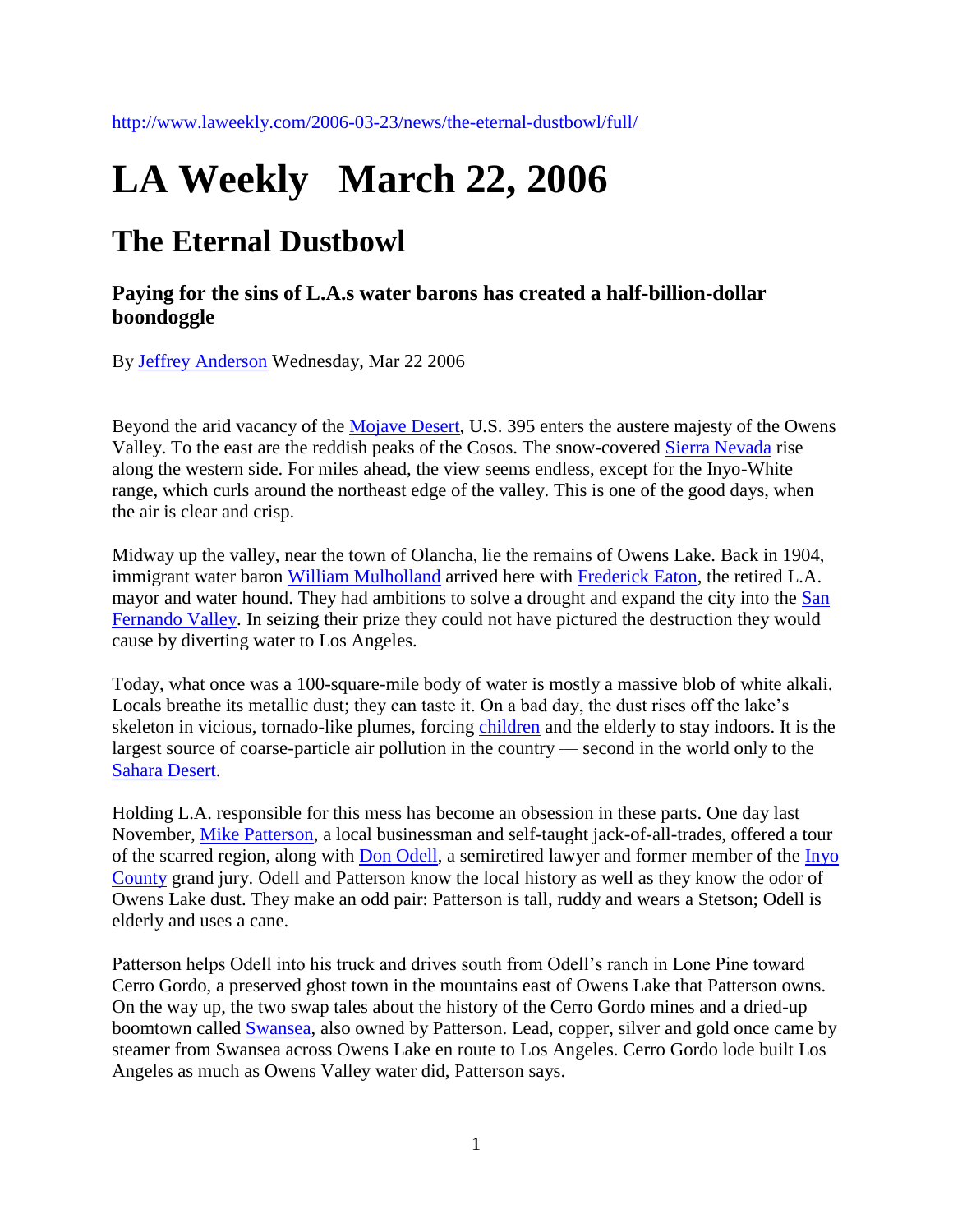The canyon is steep, and the half-hour drive bumpy. Cerro Gordo Road cuts through 400 million years of exposed strata topped with creosote, cactus, greasewood, piñon pine and [Joshua trees.](http://www.laweekly.com/2006-03-23/news/the-eternal-dustbowl/full/) Near the top of the mountain, Cerro Gordo comes into view. Farther beyond Cerro Gordo, 8,500 feet above sea level, is an [L.A. Department of Water and Power–](http://www.laweekly.com/related/to/L.A.+Department+of+Water+and+Power/)owned telemetry tower. "My Uncle Cecil let 'em build that thing," Patterson says, climbing out of the truck to take a leak. "I think he said yes for a six-pack."

The view started off well enough but now reveals the tragedy of the valley — and the questionable half-billion-dollar [project](http://www.laweekly.com/2006-03-23/news/the-eternal-dustbowl/full/) undertaken by L.A.'s DWP to thwart the toxic dust storms. As the sun sinks behind a [Sierra](http://www.laweekly.com/related/to/GMC+Sierra/) ridge to the west, colors of orange, red and blue-gold with streaks of magenta appear on the horizon. The lakebed below is cast in a disturbing light. To control dust, the DWP has created more than 20 square miles of shallow flood zones and grown a little salt grass. The fading sun's silvery reflections on the puddles of water are broken up by the machinery of an irrigation system: 55 pump stations, 83 miles of elevated roads and berms and 6,666 irrigation bubblers. Buried somewhere in the middle of 10,000 feet of corrosive sediment that rests on a high water table are 39 miles of large pipeline, 202 miles of medium pipeline, 146 miles of buried drain line and 3,624 miles of buried drip tubing.

From this towering vantage point, Patterson notes the lakebed is shaped like a giant trapezoid. "Or a bighorn sheep without legs .?.?. or a giant bladder. Some say it's the same dimensions as the [Sea of Galilee.](http://www.laweekly.com/related/to/Sea+of+Galilee/) Does that make this the [Golan Heights?](http://www.laweekly.com/related/to/Golan+Heights/)"

Looking down at the starved lake, he says, "If you had an environmental heart, it'd almost make you cry."

Death to the lake came shortly after an 11-year span, from 1913 to 1924, with the opening of the Mulholland-designed Los Angeles Aqueduct, fed by a dirt channel cut into the [Owens River](http://www.laweekly.com/related/to/Owens+River/) near the town of Independence. Some 62 miles of river drained into what has become a major source of tap water, delivered by the DWP.

No one knew it would turn out this way, or how far-fetched it would seem eight decades later to fix the lake. Odell muses about his days arguing over a solution down in L.A. City Hall and a conversation he once overheard between [Mayor Tom Bradley](http://www.laweekly.com/related/to/Tom+Bradley/) and an LAPD detective who investigated the Black Dahlia murder named [Ralph Asdel.](http://www.laweekly.com/related/to/Ralph+Asdel/) "I'm standing there one day and the mayor is talking to Asdel about Owens Valley and he says, 'Ralph, someday we're gonna have to fill that lake '?"

That day will likely never come. But just as impossible as filling the lake is reversing the damage. Initially billed as a feat of modern engineering, the Owens Lake Dust Mitigation Project is the product of a decades-long legal struggle by the Great Basin Unified Air Pollution Control District to bring the DWP to justice. What started as a simple David vs. Goliath story has grown more complex: Out-of-control costs, alleged waste and mismanagement, and demands for answers about what went wrong now mar the project. A handful of scientists and Owens Valley crusaders are wondering if headstrong locals out to teach L.A.'s water thieves a lesson pushed aside simpler strategies that would have worked. Odell and Patterson believe local air-quality regulators could soon regret lobbying for the shallow flooding of the lake: Not only is it wasting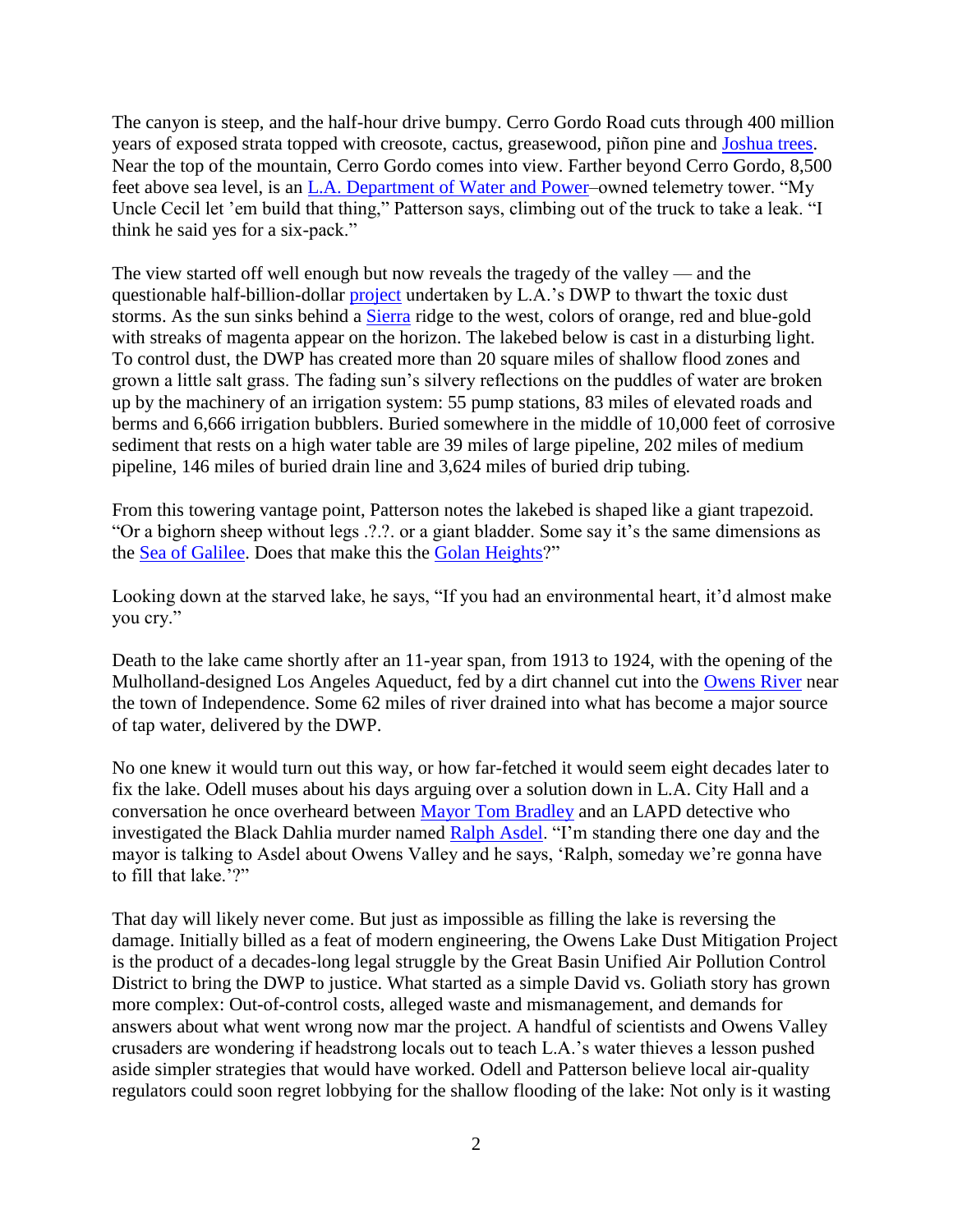enough water for a city of 300,000 people a year, but it creates the breeding ground for mosquitoes and the risk of an outbreak of West Nile virus. Residents of nearby Keeler are choking on horseflies, deerflies and tiny biting insects called no-see-ums.

Intense scrutiny now embroils the massive public works project, with the DWP's newly appointed board of commissioners embarking on a half-million-dollar audit of its chief contractor, Denver-based [CH2M Hill.](http://www.laweekly.com/related/to/CH2M+HILL+Companies+Ltd./) A confidential City Council report warns of a water-rate increase between 3 percent and 4 percent for the next three years, in part to cover the tab.

Patterson and Odell knew this day of reckoning for the DWP would come. Says Odell: "These jokers have proceeded in an irresponsible way."

The 15th-floor boardroom at DWP headquarters is packed as project manager [Richard Harasick](http://www.laweekly.com/related/to/Richard+Harasick/) stands before the board of commissioners, one hand stuffed in his pants pocket and hip cocked to the side. For the second time in a month, he faces a grilling about costs and charges of mismanagement and improper billing on the Owens Lake Dust Mitigation Project.

Looking out from a high-backed leather chair is [Commissioner Nick Patsaouras,](http://www.laweekly.com/related/to/Nick+Patsaouras/) a sharp-tongued veteran developer and a former board member of the MTA, where he carried enough clout that a downtown travel plaza bears his name. "We're spending 3 to 4 million dollars per month on this contract?" Patsaouras says with a thick Greek accent.

Harasick's face is red. "You're interpreting it wrong," he says. "Tell me how I'm wrong," Patsaouras insists, not waiting for an answer but plunging into a breakdown of costs on the halfbillion-dollar project now under the microscope as the city faces budget problems. "It is what it is," Harasick says. "It's a standard contract. If you want to change it, go ahead."

The DWP took responsibility for Owens Lake's rehabilitation in 1998 and started work there in 2000. Despite a tripling of costs from early estimates, and a 2004 written warning about rising costs from the city administrative officer to then-mayor [Jim Hahn,](http://www.laweekly.com/related/to/Jim+Hahn/) the project remained on cruise control and above scrutiny. Subcontractors were lining up for a piece of the action. The Lee Andrews Group, a public-relations firm accused by City Controller Laura Chick of overbilling the city in connection with the Fleishman-Hillard scandal, received contracts totaling more than \$835,000. Even local businesses like Dave's Auto in Lone Pine have done all right, what with the steady need for parts and repairs on DWP vehicles.

All was quiet up at Owens Lake and might have stayed that way until last October, when *L.A. Weekly* exposed DWP employees' claims of faulty designs, rampant change orders and abuse of public funds on the project overseen by CH2M Hill. (The firm is an acronym made from the last names of its founders — Cornell, Howland, Hayes, Merryfield — and Hill, a company they merged with.)

With the project expected to cost \$415 million, the DWP's maintenance costs modestly estimated at \$40 million a year thereafter and \$25 million in change orders approved thus far, the City Council and DWP commissioners called for an audit.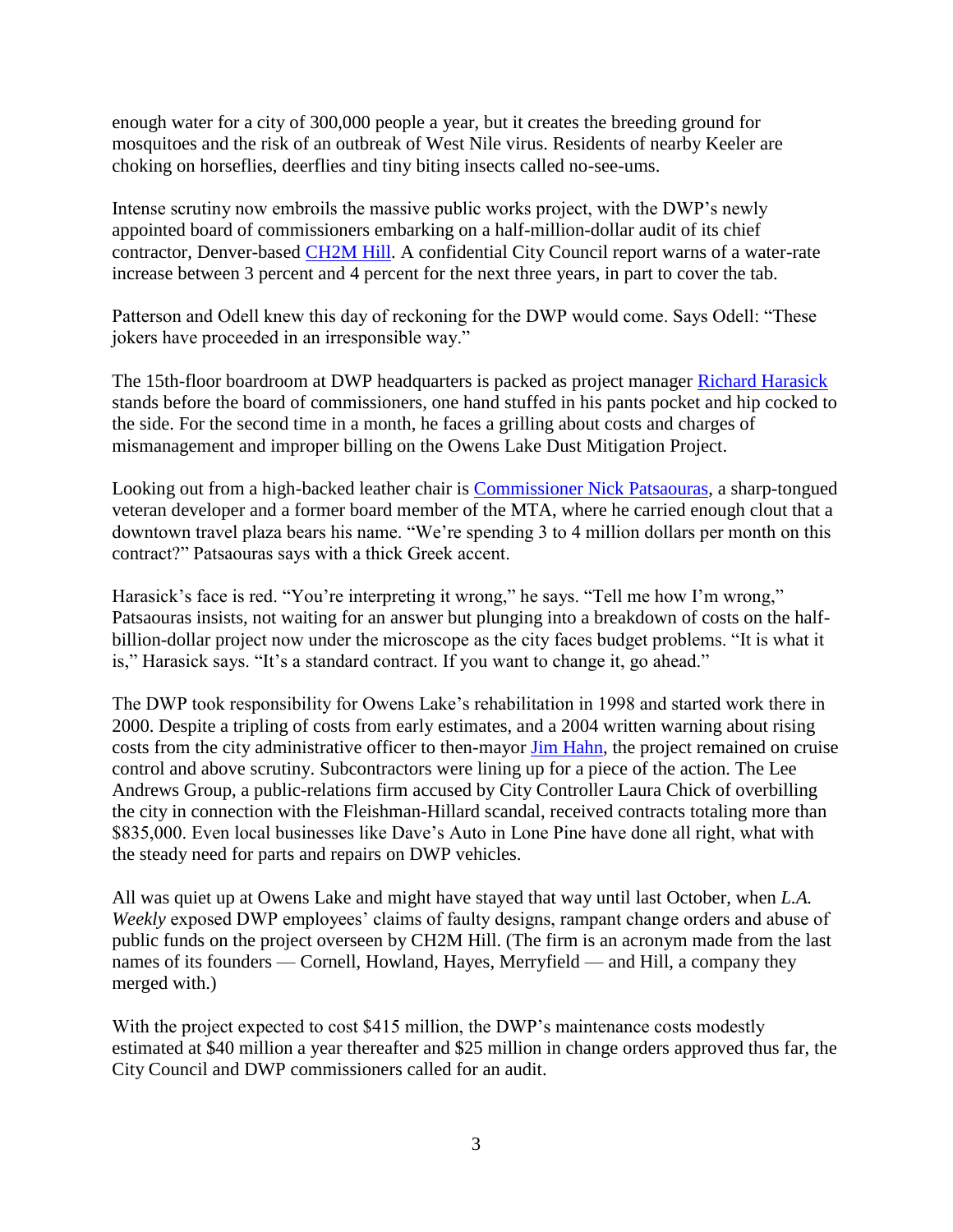Patsaouras, whose friend, [Mayor Antonio Villaraigosa](http://www.laweekly.com/related/to/Antonio+Villaraigosa/) was briefed during his campaign a year ago on the alarming costs at Owens Lake, was the first to jump on CH2M Hill and call for new bids. He soon uncovered engineering and technical "soft costs" that put the project, when completed, nearer to \$475 million. To date, the DWP has spent \$304 million. CH2M Hill will receive \$106 million.

"Who hires subcontractors?" Patsaouras asks. "Hill does," Harasick replies. "Someone sits on a throne and moves subcontractors in and out like the flavor of the day?" Patsaouras shoots back. "I don't want to be part of a false, unprofessional, incompetent process. I want a new bid for the rest of the project. Hill can compete, but by our rules." When the grilling is over, Harasick turns and walks out, looking straight ahead.

Harasick has reason to be frustrated. He is not responsible for the deal that launched the dustmitigation project. A potential scapegoat, he is responsible for fixing a problem that scientists have puzzled over for 30 years. There are signs of progress — costly, debatable ones. Patsaouras knows the tricks of public-works contracts but has not studied the intricacies of the dust problem with the same vigor he applies to lambasting DWP managers. Cynics in City Hall have questioned his motives. Some say he is making a power play to establish himself as Villaraigosa's pit bull of fiscal reform, or that he may have friends looking to take CH2M Hill's place.

But the DWP has a history of mulishness and Harasick, a 20-year veteran recruited out of college, is a product of his surroundings. Practically invisible is his boss, [Tom Erb,](http://www.laweekly.com/related/to/Tom+Erb/) leaving Harasick to resort to rationalizations and finger-pointing. "There is no example, nor does any information exist, on how to control [Owens Lake's] one-of-a-kind dust-emitting surface," Harasick wrote to the City Council last October. On December 6, he wrote to [Jim McDaniel,](http://www.laweekly.com/related/to/Jim+McDaniel/) chief operating officer of the water system, "What was not really contemplated was the operation's organization and costs. What you are seeing is just a general lack of full support of the project by our own staff." McDaniel then wrote to general manager [Ron Deaton,](http://www.laweekly.com/related/to/Ron+Deaton/) "Equipment, material, final layout and the overall quality were not under the direct control of the DWP and were not up to its standards." Deaton went to the commissioners and said, "We didn't know what we were getting into."

Court records, scientific reports and documents obtained by *L.A. Weekly*, however, show that the DWP ignored 20 years' worth of evidence that questions the environmental and financial basis of the high-tech, water-intensive approach to dust control. Interviews with air-quality regulators, DWP employees and consultants familiar with the project reveal that the DWP and CH2M Hill were advised of specific conditions on the lake that would lead to excessive costs and duplicate efforts. Ignoring such advice led to tens of millions of dollars in change orders and a questionable reconstruction of a completed first phase.

Now the DWP is spending \$500,000 on a "forensic" audit of CH2M Hill — implying the potential for legal action. Auditors will be looking at the DWP as well. The project is back out to bid. CH2M Hill, the city's primary consultant from the start, is prohibited from rebidding as construction manager, but will remain in charge until new bids are evaluated. Observers say the project could result in years if not decades of maintenance with no end in sight. Turning back is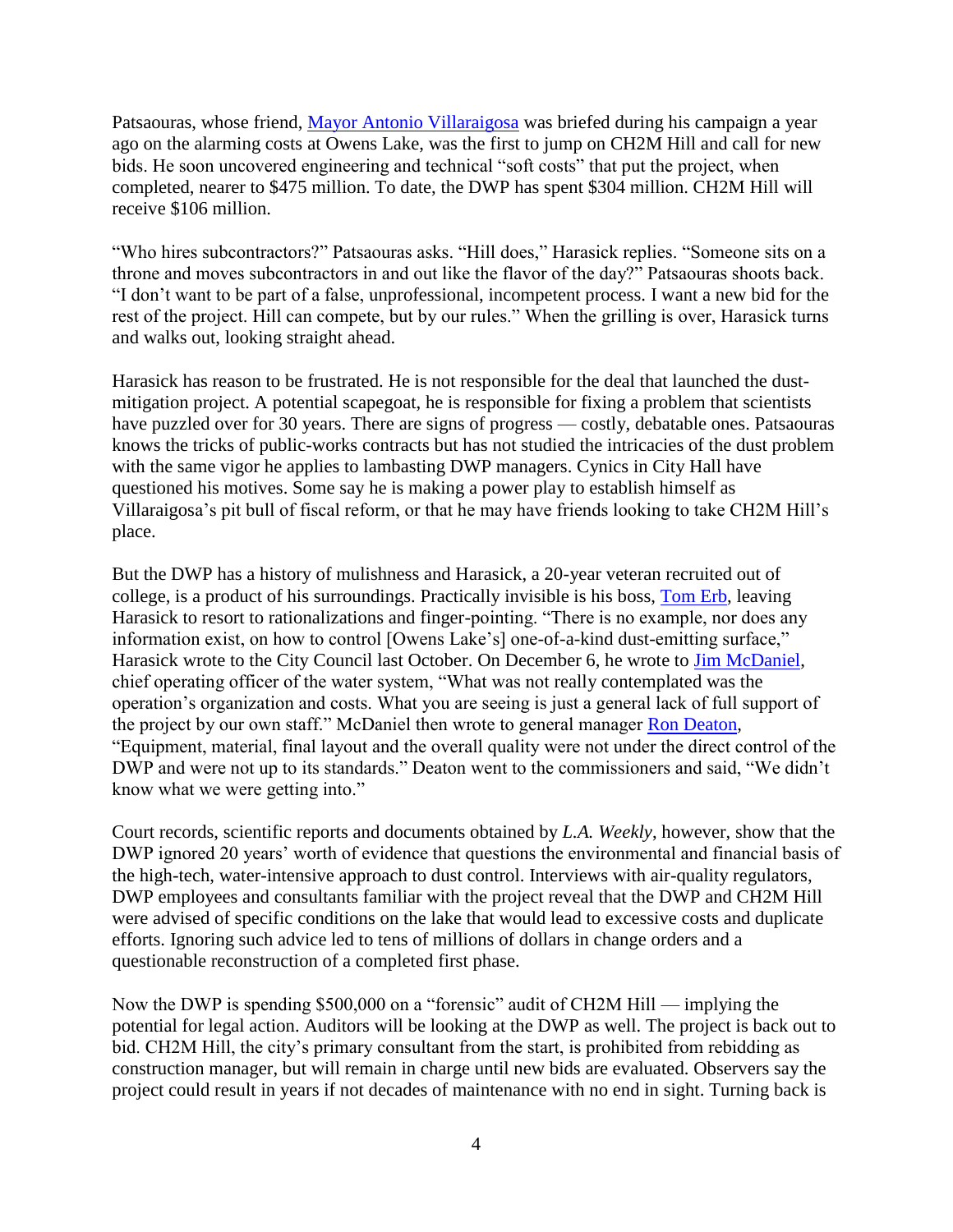not an option. Along the way, CH2M Hill and the DWP have tried to airbrush their failure to identify an affordable goal that doesn't involve pipes and construction — and higher water rates. CH2M Hill spokesman [John Corsi](http://www.laweekly.com/related/to/John+Corsi/) says the company should not be singled out and is qualified to complete the project. "The new DWP board has some questions, and we understand that. .?.?. We are a key member among many companies that have participated."

Mayor Villaraigosa has kept his distance from the DWP. Controller Laura Chick, who privately briefed Villaraigosa and other mayoral candidates last spring about the ballooning costs, has taken no action, despite being personally contacted by DWP employees acting as whistleblowers and approached by at least one DWP commissioner for support.

The City Council also knew about the alarming costs but only now is asking questions. Patsaouras, himself a quick study in damage control, scoffs at the sudden interest. "Low-lying fruit," he says. A staffer for a council member who has served on the Commerce, Energy and [Natural Resource Committee,](http://www.laweekly.com/related/to/Natural+Resource+Committee/) which until recently oversaw the DWP, was asked last summer about troubling signs on the lake. The staffer shrugged and said, "It's tough to grow grass in the desert." [Councilman Tony Cardenas,](http://www.laweekly.com/related/to/Tony+Cardenas/) at his last meeting as committee chair on January 25, downplayed CH2M Hill's role. Asked if the project has won any awards, he blamed former DWP officials for misrepresenting cost estimates and then declared, "I want to get down to the truth."

The dirty remains of a two-foot snowfall on New Year's Eve are piled against the headquarters of the Great Basin Unified Air Pollution Control District in Bishop, 80 miles north of Olancha. Housed in an old motel called La Montana Plaza, Great Basin is pumped up by more than \$60 million in regulatory fees paid by the DWP over the last 13 years and wields authority vested in it by the [Environmental Protection Agency](http://www.laweekly.com/related/to/U.S.+Environmental+Protection+Agency/) and the California Air Resources Board, known as CARB. Great Basin oversees air quality in Alpine, Mono and Inyo counties, a 14,000-squaremile area of about 32,000 people, according to the 2000 Census — less than three people per square mile.

Seated at his desk in a converted motel room is [Ted Schade,](http://www.laweekly.com/related/to/Ted+Schade/) district director for Great Basin. Schade, 48, with snow-white hair and blue eyes, is an Orange County native and a civil engineer. He was hired in 1990 to manage lakebed research and develop plans under the Clean Air Act, which regulates coarse-particle air pollution known as PM-10. He embraces the local cause célèbre of holding the DWP responsible for almost a century's worth of water-taking.

On a sunny but cold February day, as recreational vehicles, SUVs with ski racks and trucks carrying Ski-Doos pass through town on the way to winter resorts at [Mammoth Mountain,](http://www.laweekly.com/related/to/Mammoth+Mountain/) Schade is preoccupied with the prospect of a revived legal battle with the DWP — one that he thought Great Basin had won years ago.

High costs and claims of mismanagement are not his problem, Schade says, estimating that the DWP could spend between \$80 million and \$90 million a year, based on the cost per ton of removing dust from the air. His advice to simplify the project was ignored, he says. In December he demanded that the DWP actually expand its project by nine square miles. The DWP is appealing to CARB. Schade is braced for a fight. He says he has data to prove that dust from the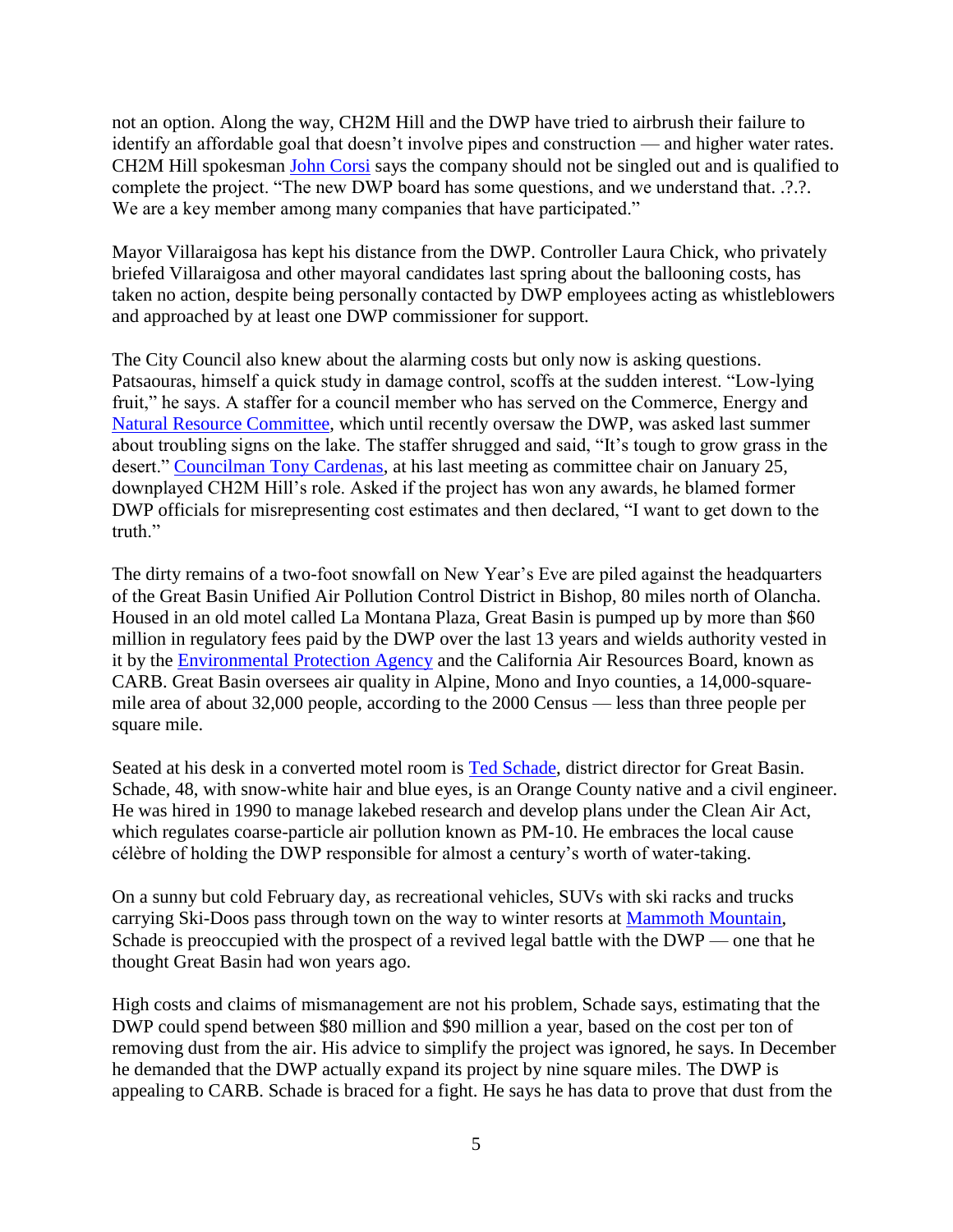additional nine miles exceeds federal PM-10 standards. The DWP says Schade's data is "tainted." "The Clean Air Act calls for continuing measures," he says. "I have to enforce the law. DWP has to do what it takes."

Schade talks in rapid sentences when he gets excited. "We didn't tell DWP where to get the water, or how to fix the lake, but we required them to control dust," he says. "We tried everything from sand fences to chemicals to covering the lake with old tires — there was even a proposal to pump treated sewage from Los Angeles. The methods that worked best were shallow flooding, vegetation and gravel. How DWP goes about it is their business. They stalled for years. By the time we reached an agreement they were running out of time according to the law. They had to fix the lake, quick."

Scientists from all over the world had studied the problem since the 1970s. Officials at the nearby China Lake Naval Weapons Station claimed loss of visibility that hampered flight programs when dust storms raged. Former Great Basin director Chuck Fryxell held the DWP's feet to the fire in the early 1980s when he denied the DWP a permit to tap a geothermal electrical generating source at Coso Junction. It's been a struggle ever since, Schade says. "Locals were skeptical the problem could be fixed. DWP denied that water-diversion was the cause."

The dispute led to a state law known as SB 270, sponsored by Los Angeles. According to court records, Los Angeles Assistant City Attorney Kenneth Downey stated that the city wanted Great Basin to "keep its hands off" the aqueduct supply of water; Great Basin wanted funding for research for air-quality problems. SB 270, enacted in 1983, prevented Great Basin from cutting off Los Angeles' water for any reason, but allowed Great Basin to conduct studies, impose dustcontrol measures and collect fees to reduce the dust. In 1997, the DWP refused to pay a \$1.5 million assessment for vegetation research, prompting a bitter lawsuit. CH2M Hill, in its role as the DWP's expert witness, claimed vegetation would not survive on the lakebed, Schade says.

The hardball tactics left a mark on Schade. "They tried to delay in court and put us out of business." The DWP argued that Great Basin refused to conduct a health study to justify the expense of controlling dust on Owens Lake. A court of appeals eventually sided with Great Basin, but meanwhile, CARB deadlocked on a proposal to end the dust controversy, setting the stage for a showdown. Ron Deaton, then the City Council's chief legislative analyst, sent a delegation to Bishop to negotiate with Great Basin, headed at the time by [Ellen Hardebeck.](http://www.laweekly.com/related/to/Ellen+Hardebeck/) "The negotiations went nowhere," says Schade. "DWP was not committed to fixing the lake."

Then one day in 1998, as Sacramento lawmakers were considering a bill to force the DWP to submit to Great Basin's authority, Schade's phone rang. "It was the new general manager of the DWP," he recalls. "I pick up the phone and hear, 'Hi, my name is [Dave Freeman.](http://www.laweekly.com/related/to/Dave+Freeman/) I understand I got an air-pollution problem that I need to do something about.'?"

A few miles from downtown Bishop in a modest neighborhood near the base of the Sierra, Ellen Hardebeck reaches for the landmark agreement she negotiated in 1998. Hardebeck retired as director of Great Basin in 2004 but stays in contact with Schade. "It'll be hard to undo the whole thing," she says, clutching a copy of the State Implementation Plan, or SIP, made possible by former DWP general manager S. David Freeman, now president of the Harbor Commission and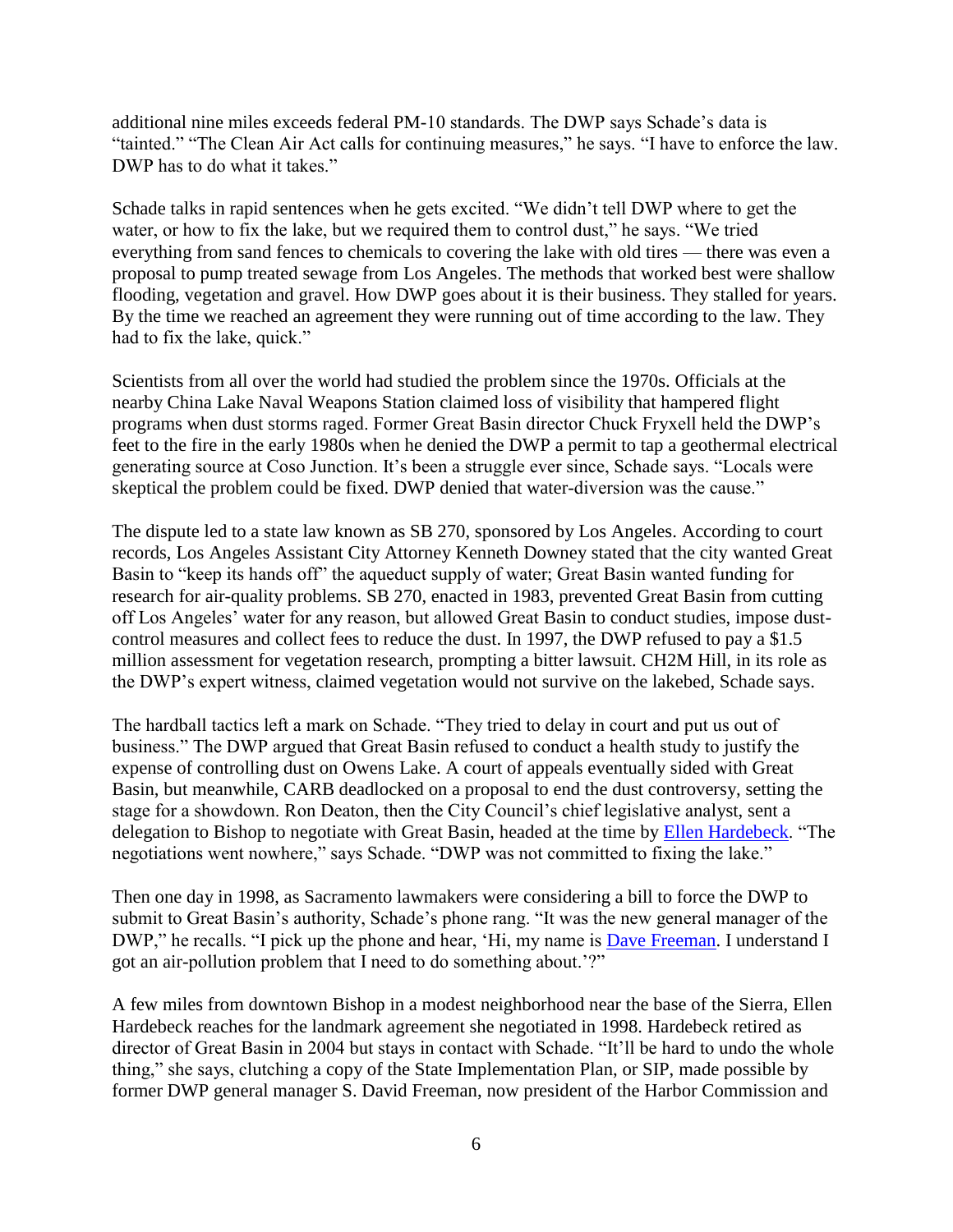a close friend of the mayor's. "It's been approved by the state and says if new dust conditions crop up, DWP has to fix it."

Hardebeck was a fervent regulator who personalized Great Basin's struggle to hold the DWP accountable for the disaster at Owens Lake. Some say she got the better of Freeman, who was desperate to settle. Others say she went too far in her demands, which paved the way for CH2M Hill to go from Great Basin's adversary to the DWP's primary consultant working side by side with Great Basin. Schade calls Hardebeck "my hero." Before DWP fees allowed Great Basin to hire more than 20 new employees and buy its own building, Hardebeck, Schade and deputy air pollution control officer [Duane Ono](http://www.laweekly.com/related/to/Duane+Ono/) literally had worked out of her garage while fighting the DWP in court and in the Legislature. "It was an exciting time," she says.

In 2003, the plan came up for review. The 2003 SIP gave the DWP until the end of 2006 to fix a total of 30 square miles — meaning cover it with enough water, plants or gravel to reduce PM-10 emissions by 98 percent. To monitor compliance, the DWP purchased a cache of sensitive airmeasuring devices for Great Basin to place around the lake. "We negotiated with DWP in good faith. We promised them extraordinary access to air-quality data in exchange for them giving a benefit to us."

Recently, new threats to Great Basin have emerged. The EPA has proposed to exempt rural areas from PM-10 standards. If enacted, the proposal would let the DWP off the hook — though state lawmakers could pass stiffer laws to preserve air standards. Locals are on edge. *The Inyo Register* has quoted DWP board president [Mary Nichols](http://www.laweekly.com/related/to/Mary+Nichols/) as saying she wants to "take another look" at dust-control methods. Nichols called the project a "mud flat, and a very expensive one at that." She questioned whether the "best science" had been applied. Nichols' comments came after a massive dust storm. Hardebeck took exception to the negative remarks.

"I don't think Nichols understands we've been testing control measures on the lake since the 1970s," she says, the snow-capped Sierra visible through her living-room window. "Shallow flooding so clearly works. It's simple: Pour water on the lake and let it run downhill. You can see it work, and the water doesn't interact with anything except to evaporate. It's easy to deliver. You can grow grass with it. If Nichols wants to find a better way, then fine. But a deal's a deal. The law is the law. DWP can never walk away as a polluter. Besides, how much money did DWP make selling water for 80 years?"

Owens Valley stretches 100 miles from **Mount Whitney**, the highest point in the continental United States, to the lowest, [Death Valley.](http://www.laweekly.com/related/to/Death+Valley/) In spring the snowmelt from the Sierra produces flows that are diverted to the Los Angeles Aqueduct — on average more than 300,000 acre-feet per year. Locals call it "the water factory." Owens Lake dust is the factory's exhaust. That makes the dry lake the smokestack, which requires maintenance, they say.

The lake has intrigued, seduced and vexed scientists. Many have rooted around in dust suits and toiled in scorching heat and wind looking for answers to the toxins that rise to the surface of the lakebed as if there were still water in the lake. More often than not, scientists' recommendations about how to fix the lake have been ignored or rejected.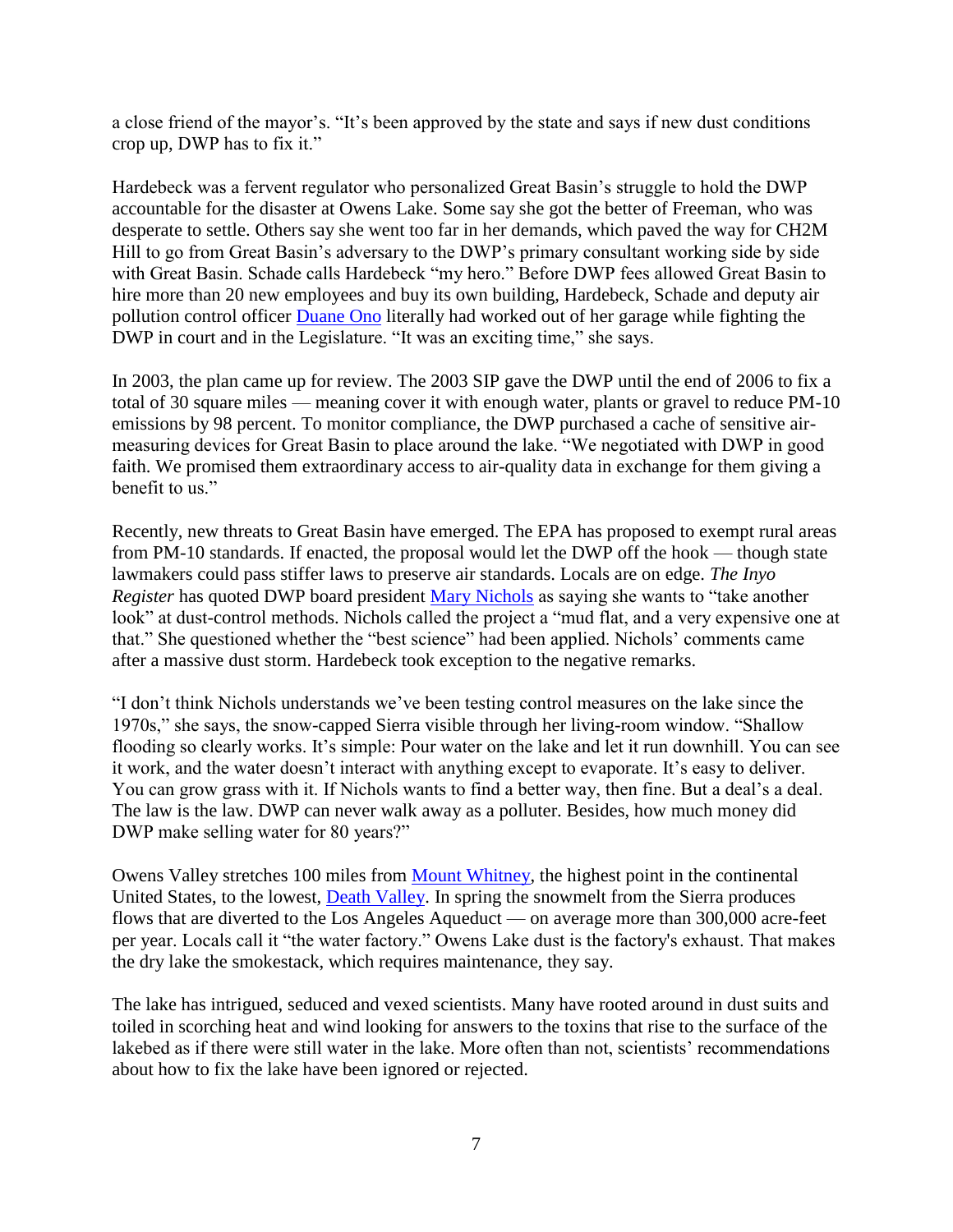[Professor Thomas Cahill](http://www.laweekly.com/related/to/Thomas+Cahill/) of UC Davis has been a passionate voice for organic rehabilitation. Known among colleagues as a renaissance man of science, Cahill, director of UC Davis' DELTA Group, which specializes in chemical engineering, is a physicist, atmospheric scientist and a research professor in engineering. He discovered dangerous levels of fine-particle air pollution rising from the smoldering remains of the [World Trade Center](http://www.laweekly.com/related/to/World+Trade+Center/) after 9/11. He was among the first to study pollution levels of the 1997 Kuwaiti oil fires.

Owens Lake has gotten under Cahill's skin. "Great Basin decided to take a ride on the back of a tiger, the DWP. The problem is that CH2M Hill provided the saddle." Cahill sees inconsistent, perhaps misleading results on air quality around Owens Lake. He points to a slow decrease in dust in recent years that could be attributed to wet winters. "Look at 2003," he says. "There's a spike in pollution. That could be DWP's contractors bringing in all their heavy machinery, wrecking natural sand dunes and stirring up dust."

Cahill took on Owens Lake in the 1990s after helping Great Basin make its case for the need to fix nearby Mono Lake — also drained by the DWP — which after years of litigation is being restored. In 1979, he and the Air Quality Group at UC Davis' [Crocker Nuclear Laboratory](http://www.laweekly.com/related/to/Crocker+Nuclear+Laboratory/) documented for CARB that significant amounts of sulfates and toxic airborne particles rise off the saline crust that forms atop the alkaline-laced mud on the bed of Owens Lake.

Using lessons learned from his decade of research at Mono Lake, Cahill proposed studying whether naturally vegetated sand dunes could be developed on Owens Lake, like the ones that arose after the great earthquake at Lone Pine in the 19th century. He believed a series of fences could trap windblown sand and stop it from loosening the sulfates on the crust of the lakebed. Accumulated sand could form dunes to support plant life if irrigated, Cahill argued, which would restore the lake with less water and money.

In 1991, a group of about 20 scientists from UC Davis and the [National Oceanic and](http://www.laweekly.com/related/to/U.S.+National+Oceanic+and+Atmospheric+Administration/)  [Atmospheric Association,](http://www.laweekly.com/related/to/U.S.+National+Oceanic+and+Atmospheric+Administration/) or NOAA, received funding from the State Lands Commission and CARB and proposed a small-scale mitigation project to last from 1992 to 1993, and a larger project to last from 1994 to 1999. The sand fences worked, Cahill says. Dunes developed and cut down the dust. The group estimated it could achieve 80 percent dust reduction at a cost of \$9.7 million over eight years. In a final report to the State Lands Commission in 1995, the UC Davis group claimed 91 percent dust control and stated that, "sand-fences are a well established, cost efficient and environmentally benign technique that can be applied to large scale mitigation of moving sand and blowing dust."

But Great Basin — and the DWP — preferred to pour water on the lake. Hardebeck had made up her mind that flooding the playa, along with gravel and vegetation, were the most desirable control measures. Most agree that Hardebeck badly wanted to create a habitat for shoreline birds. She and Cahill argued bitterly over strategy. Cahill, in a December 5, 1996, memo to Hardebeck wrote, "[These] alternatives are merely temporary fixes. Since [they] will not result in a stable, ecologically sound end point, support [for them] will involve long term expenditures of cash, water and personnel." Cahill cautioned that once commenced, a water-based mitigation approach "could collapse in startlingly little time" if discontinued.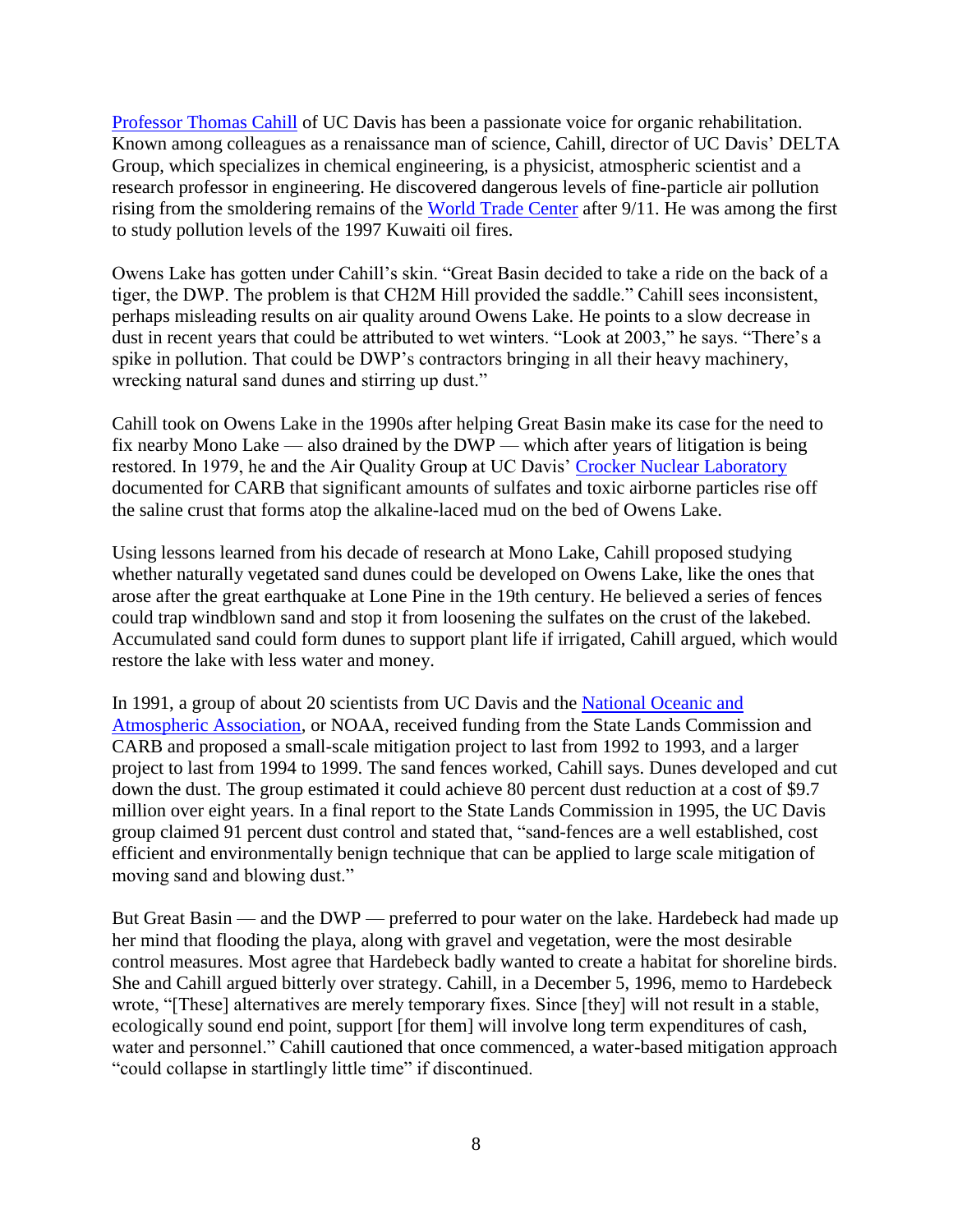Cahill calls Hardebeck's demand for 98 percent dust reduction an unreasonable goal that served as an excuse to reject scientific approaches that would not allow Great Basin to profit. "It's an artificial number. Great Basin got cozy with DWP and decided they could get a lot of money for themselves," he says of the annual dust-mitigation assessments that the DWP pays. Cahill took one more shot in 1997 with a proposal to reduce dust by 90 percent on the worst area of the lake, the South Sand Sheet. His projected startup cost was \$1.3 million, with an annual maintenance cost of \$700,000 per year. "DWP cut off funding, Great Basin rejected the proposal and in came the bulldozers."

Cahill's colleagues are less outspoken. Some, like professor [Bruce White,](http://www.laweekly.com/related/to/Bruce+White/) a wind-studies specialist from UC Davis, are reluctant to stoke the controversy. Still, White agrees with Cahill on key points: "98 percent dust reduction is too high," he says. "It may be impossible to make a connection between science and the economics of the situation and feel good about it. Projects like this are run by politics, perhaps too much so."

[Dale Gillette,](http://www.laweekly.com/related/to/Dale+Gillette/) a world-renowned physicist at NOAA, has a dilemma. His current research relies on air quality data collected by Great Basin. Owens Lake is one of the great natural laboratories in the world, Gillette says. In 1991, he visited with scientists from the former [Soviet Union](http://www.laweekly.com/related/to/U.S.S.R./) and France to study vertical flux of dust in relation to horizontal sand movement. "Owens Lake has been good for me. But the best solution may very well be different than the one [Great Basin] chose. Ellen [Hardebeck] is a decisive person. It was a deal both sides said they could live with."

Some feel that efforts to minimize cost have been ignored. [James Richards,](http://www.laweekly.com/related/to/James+Richards/) a professor of ecology at UC Davis who has done research on Owens Lake since 1992, submitted a proposal to the DWP in 2005 to grow shrubs and maintain them affordably. But of the 30 square miles of the mitigation project, most of the vegetation has been phased out, despite millions spent on an irrigation system and on cultivating salt grass. The reliance on salt grass for the existing 2.5 square miles of vegetation rules out several plants native to the Owens Valley that might grow in the lakebed, Richards says, such as greasewood, Parry's saltbush and bush seepweed. He says his proposal sits idle. Another growing season and a year's worth of information is lost.

When contacted recently, he let out a heavy sigh. "Scientific results don't always come out the way [government] wants." Richards says the DWP and CH2M Hill have been successful to a certain extent growing salt grass. "But a lot of my work is on shrubs, which use less water than salt grass or irrigation." He estimated the DWP is using the equivalent of 31 inches of rain per year on the lake. Owens Valley gets about 5 to 6 inches of actual rain, he says. "There are shrubs in the area that survive on that much rain. Getting them started may be expensive at first, but over time it will save money and water. What's the lifespan of all that equipment buried in the lake, not to mention the maintenance cost?"

Pierre St. Amand, a retired Navy scientist and board member of the *[Indian Wells](http://www.laweekly.com/related/to/Indian+Wells/)* Valley Water District, lives in [Ridgecrest](http://www.laweekly.com/related/to/Ridgecrest/) in a large adobe house off Route 178, a couple of miles from the China Lake Naval Weapons Station. His house, which he designed, heats and cools itself without using electricity. St. Amand, goateed and sporting a fleece pullover, settles onto a sofa in his sunken living room on a recent Friday. He moves slowly and uses a hearing aid. As far as St. Amand is concerned, sand motion is not the problem, and flooding the dry lake with water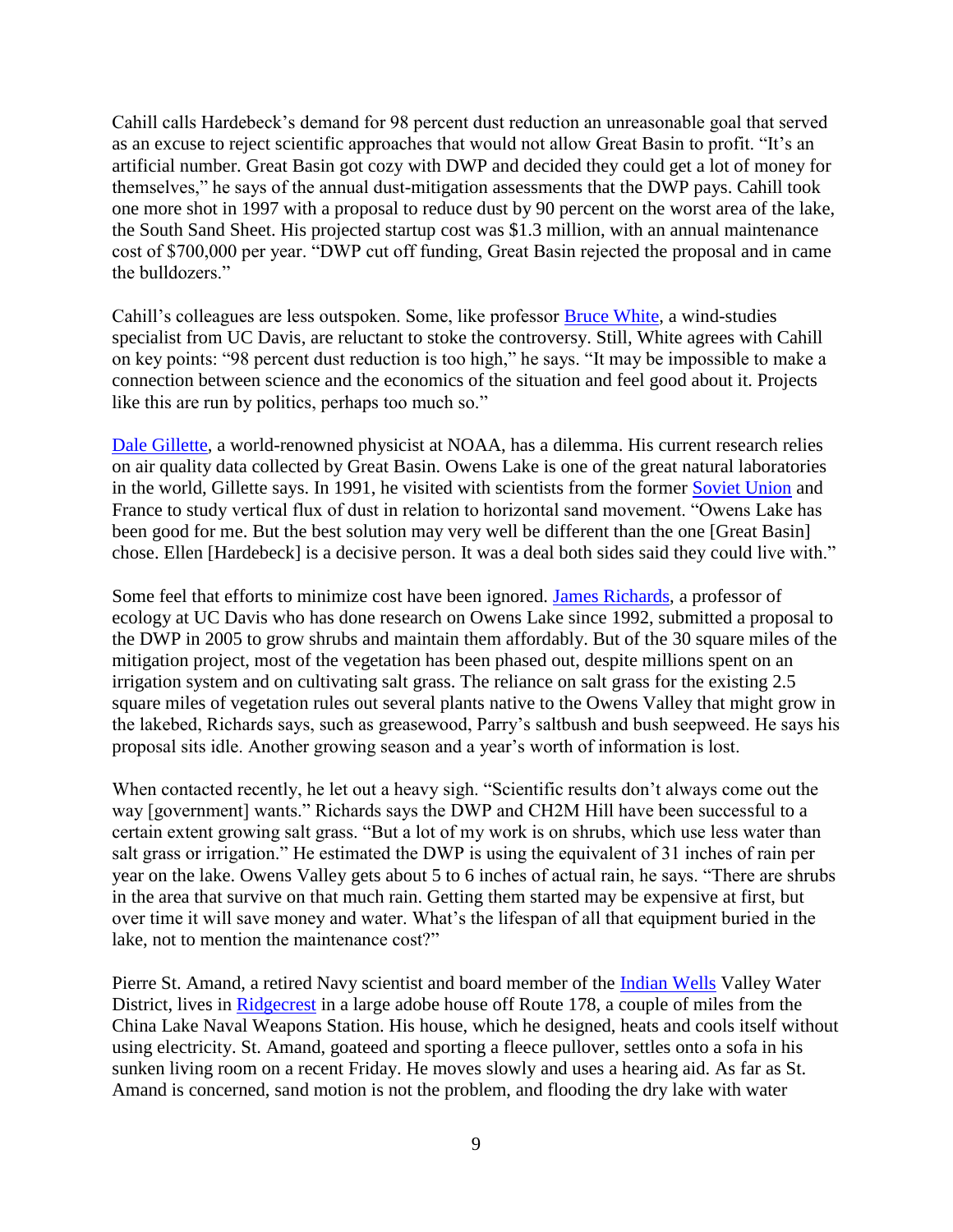definitely is not the answer. "Is it too late to try to turn back?" he is asked. "No, they're just headed in the wrong direction, is all."

In 1986, St. Amand published a report titled "Dust Storms From Owens and Mono Valleys," in which he identified causes and effects and offered solutions to the dust problem — of particular concern to the Navy when it tested aircraft and conducted training exercises near the northwest corner of the base, which is not far from Owens Valley. A canceled flight test could cost the Navy up to \$50,000. Sometimes several tests per day were canceled, with dust storms lasting up to two days, according to a 1996 letter to Ellen Hardebeck from [Captain C.A. Stephenson.](http://www.laweekly.com/related/to/C.A.+Stephenson/)

St. Amand identified 10 possible solutions, including treating the lakebed with chemicals to bind the alkali crust. The best approach, he says, has been overlooked: a series of concentric polders, or ditches, like in [Holland,](http://www.laweekly.com/related/to/Netherlands/) to wash alkali from surface soils via windmill-operated pumps into a sump, where solids could be collected. Cost: \$25 million over 15 years. Or, lower the water table to keep the alkali from being pushed to the surface, where it kills plants and forms a toxic crust.

"Did you send this report to Great Basin?" St. Amand is asked. "Hell yes," he replies. "The air district never pays much attention to people outside its own community. You are digging into a period of discontent over the taking of Owens River water. The exercise as far as scientists and environmentalists is concerned is different from that of the people of Owens Valley who wanted to stick DWP with the tab. Then, when DWP received my report, they sent a man up to tell a Navy admiral to knock it off with these reports."

The main problem St. Amand has noticed on the lake is the chemical compounds of most of the substances that cause dust are made up mostly of water. "They take water into their molecular structure, crystallize, and the volume increases out of the clay surface of the lakebed. Putting water on the lake is not like spraying down your driveway or a construction site. The salt crust is like a flower. Water actually makes the crust grow. And it doesn't take much wind to create dust. .?.?. They screwed around for donkey's years up there and never analyzed the water content of the clay over time," St. Amand marvels, leafing to a chart titled "Reactions Occurring on the Playa Surface as a Function of Temperature and Humidity." "They started with the finished product."

One man whose ideas St. Amand admires is Mike Patterson, who proposed windmills to generate power to run a water-management system. Patterson wanted to pump groundwater from under the lake to create a salt-free root zone conducive to vegetation, so he could grow a marketable plant called guayule, which is used to make hypoallergenic latex rubber. Then he would divert brine water to salt ponds and harvest the minerals. St. Amand refers to Patterson as "one brilliant son of a bitch." St. Amand has his own admirers. Great Basin's Ted Schade says he is one of them. When asked about St. Amand's 1986 report, Schade replies, "It's the first thing I read on the first day on the job. We've always found that simple is better. But in come CH2M Hill and DWP with rocks and berms and heavy pipe and drip tubing. I'm not convinced by their high-tech solution. We wouldn't mind seeing some new faces around here."

A consequence of standing water or irrigated vegetation is the development of a mosquitobreeding habitat. A 1995 final report to Great Basin by Bruce Eldridge and [Kenneth Lorenzen](http://www.laweekly.com/related/to/Kenneth+Lorenzen/)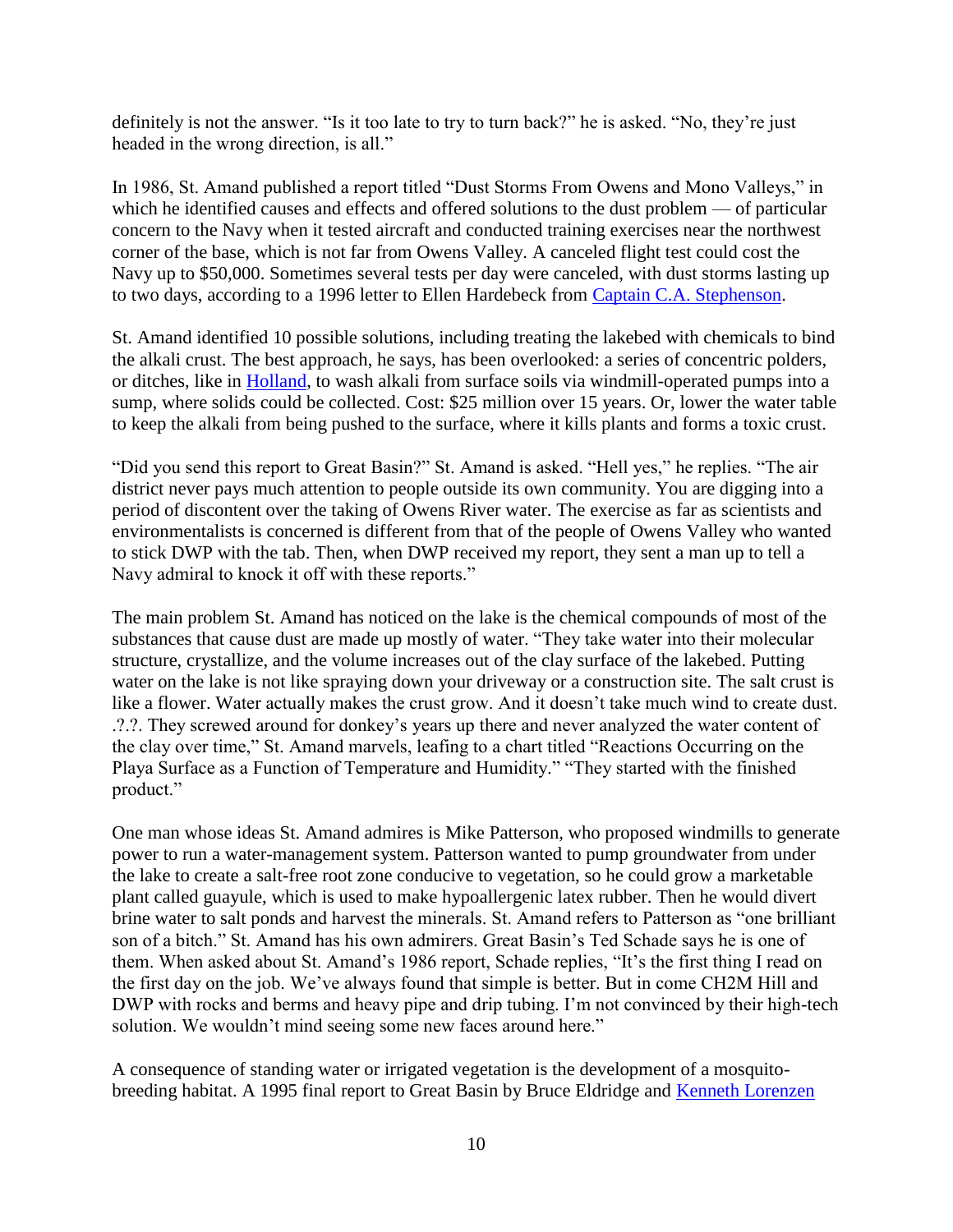from the [Department of Entomology](http://www.laweekly.com/related/to/Department+of+Entomology/) at UC Davis is titled "Predicting Mosquito Breeding in a Restored Owens Lake." [Eldridge](http://www.laweekly.com/related/to/Great+Basin+Bruce+Eldridge/) and Lorenzen studied Owens Lake from 1993 to 1995, according to their report, when the DWP cut off funding — but not before they warned that shallow flooding would produce larvae of Culex tarsalis, the mosquito now known to carry West Nile virus. Last September the DWP filed a declaration of no environmental impact — prepared by CH2M Hill — with the Inyo County clerk. In response to comments submitted by Patterson, the DWP offered to notify property owners of their "eligibility to receive window and door screens or other insect control devices of comparable value."

In a January 17, 2006, letter to Don Odell, Department of Health Services mosquito-control specialist [Tim Howard](http://www.laweekly.com/related/to/Tim+Howard/) wrote: "A case can be made that any shallow lakebed with an abundance of emergent vegetation is a very likely place to produce mosquitoes, including Culex tarsalis, and increase human risk of West Nile virus. The flooding will increase not only the potential risk of West Nile virus. Human annoyance and risk of other mosquito vectored diseases will also increase"

Last October, the Owens Valley Mosquito Abatement Program, an Inyo County agency that is reimbursed for its studies by the DWP under the agreement with Great Basin, found evidence of Culex tarsalis on the lake for the first time. The DWP is spending \$300,000 over five years for mosquito abatement, but Odell believes almost all of it goes to research and preparing the annual report. Vector-control specialist [Jerry Oser](http://www.laweekly.com/related/to/Jerry+Oser/) says, "There's several springs near the shoreline that produce lots of mosquitoes. What I'm seeing, wherever salt grass is growing on the lake, it shows mosquitoes a reason to go out there. There's a lot of water out there. There's also a lot of equipment — huge water mains with little offshoots. Who knows what it'll look like when they're done. It's mind-boggling."

DWP officials past and present blame others for the cost of the project. And despite 14 dust storms since January, according to Schade, the DWP, CH2M Hill and Great Basin defend the progress on the lake. The EPA, which defers to Great Basin as the regional air quality regulator, says only that when specified areas are covered the PM-10 standard is met for those areas. Yet no one can claim that 98 percent dust reduction is or ever will be attained.

Meanwhile, CH2M Hill is trying to rehabilitate its image. On January 13, in response to news reports regarding criticism of the project, [Jack Baylis,](http://www.laweekly.com/related/to/Jack+Baylis/) a senior vice president with CH2M Hill, wrote to Mary Nichols, "The original cost projection of the project has been misrepresented. The program is making a difference in the air quality of the surrounding communities."

Baylis is at least half right. The whole fiasco was set in motion in 1998 when former DWP general manager [David Freeman](http://www.laweekly.com/related/to/David+Freeman/) and water manager [Jerry Gewe](http://www.laweekly.com/related/to/Jerry+Gewe/) settled with Great Basin but told the City Council the project would cost \$120 million. Monday-morning commentary from a variety of sources suggests that Freeman and Gewe cut a risky deal and low-balled the cost projections to get it approved. "Freeman went up there and got taken to the cleaners," Cahill says. "He had to sell the deal to L.A."

Nichols, in a recent interview, called the situation at Owens Lake a disaster. "It needs to be changed." DWP general manager Ron Deaton declined to comment. He has refused to allow his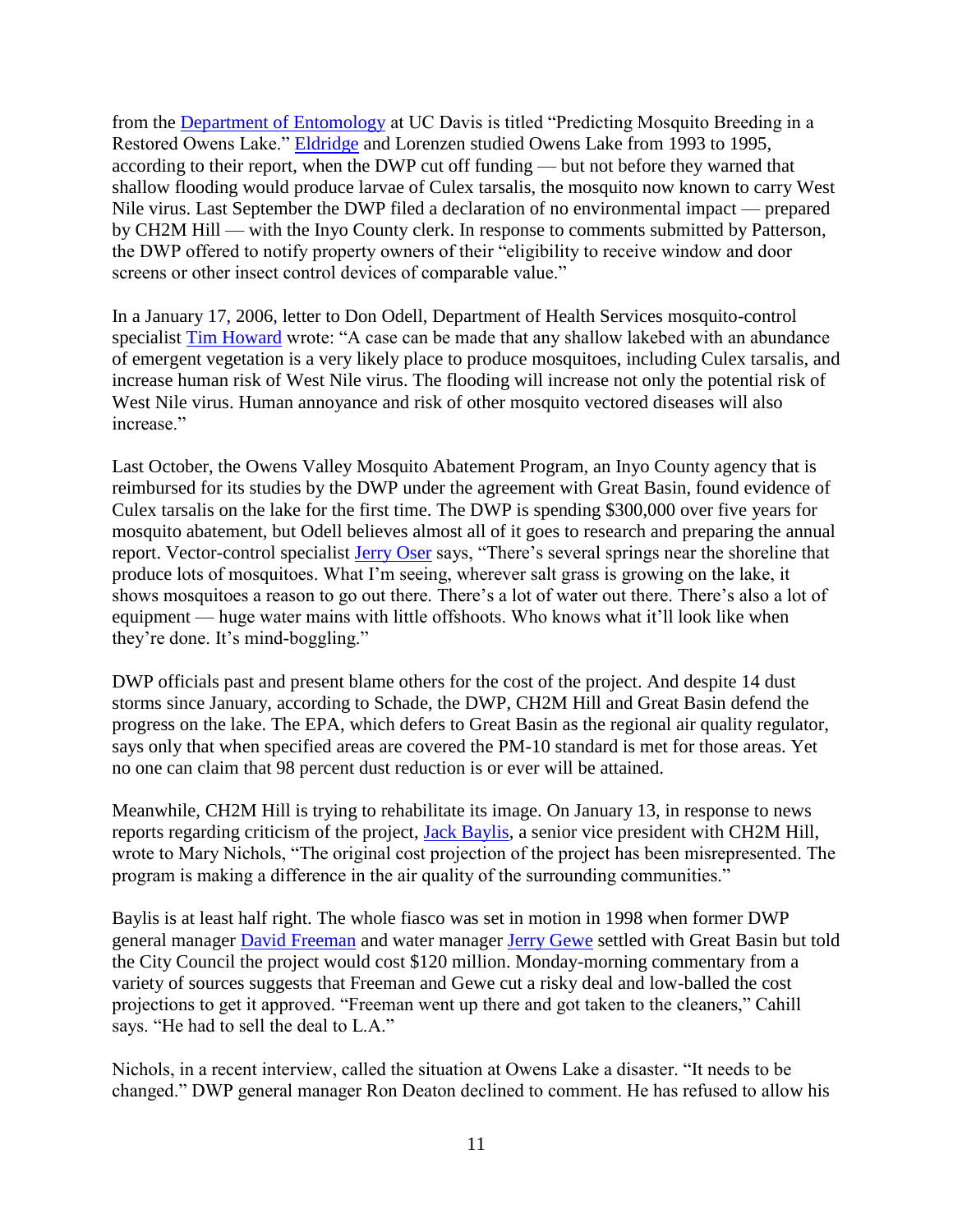top managers to comment. When asked to comment, DWP spokesperson [Carol Tucker](http://www.laweekly.com/related/to/Carol+Tucker/) says, "Why don't you go ask Dave Freeman? He's the one who got us into this."

Freeman stands behind his decisions. "The settlement in Owens Valley was a major accomplishment of my tenure," he told *L.A. Weekly*. "It resolved 80 years of fighting over water. It was over the objection of Ron Deaton. He wanted to keep fighting in court. [Great Basin] had an open-and-shut case against us. I told him the project would lead to a water-rate increase. I don't care what anyone thinks. I cannot be held responsible for what happened later. I'm aghast at the cost. I gave us a chance to do something other than solve the problem with water. I settled the thing, hired a contractor and I was gone."

In a letter to Councilman Tony Cardenas on September 1, 2005, Freeman admitted he gave the city an estimate that was "pitifully low." He claims he underestimated engineering and environmental costs resulting in change orders to meet regulatory requirements. Baylis and others point to early cost estimates by Parsons Engineering that said the project would exceed \$300 million, which it has. But the fact remains that no one in City Hall wanted to confront bad news at the time. In unanimously approving the deal in 1998, the City Council was either misled or had buried its head in the mud.

The backfilling doesn't end with Freeman. Baylis recently went before the Commerce Committee along with Harasick and Deaton and emphasized that it is the DWP's project; CH2M Hill is just an important cog in the wheel, they said, noting that the bulk of the money has gone to contractors such as Boyle Engineering and [Barnard Construction,](http://www.laweekly.com/related/to/Barnard+Construction+Co.+Inc./) which teamed up on a contract that allowed them to design and build simultaneously. But the design-build approach requires a concept and a goal. CH2M Hill developed those aspects, conducted feasibility studies and acted as construction manager — and technical adviser, and environmental consultant, and regulatory compliance monitor. Despite Baylis' inclination to share the credit — or the blame some in City Hall question the scope of the initial audit, which targets CH2M Hill. But Patsaouras insists all construction contracts will be audited as well.

The DWP's 2003 internal audit of CH2M Hill documents more than \$100,000 in duplicate bills, markups and excessive charges. A draft internal audit obtained by *L.A. Weekly* dated November 22, 2005, states that CH2M Hill employees were using DWP purchasing cards and that CH2M Hill submitted unsupported billings, double billings and charges not supported by the contract of more than \$200,000. The recent draft audit also exposed misuse of blanket purchase orders and poor inventory control.

As low as those amounts are, however, the final version of the 2005 internal audit, released to the City Council after claims of mismanagement were exposed, is scrubbed of most of the improper billing. The final internal audit shifts blame for purchasing abuse to DWP employees for "improperly directing [CH2M Hill's] employees to use DWP purchasing cards."

According to sources familiar with Phase 1 of the project, which is now being substantially redone, CH2M Hill ignored the advice of its own inspector and DWP waived performance standards as Barnard sought millions of dollars of change orders. A quality-management expert from CH2M Hill named [Gentry Karr](http://www.laweekly.com/related/to/Gentry+Karr/) has been vocal in his criticism of designs that had to be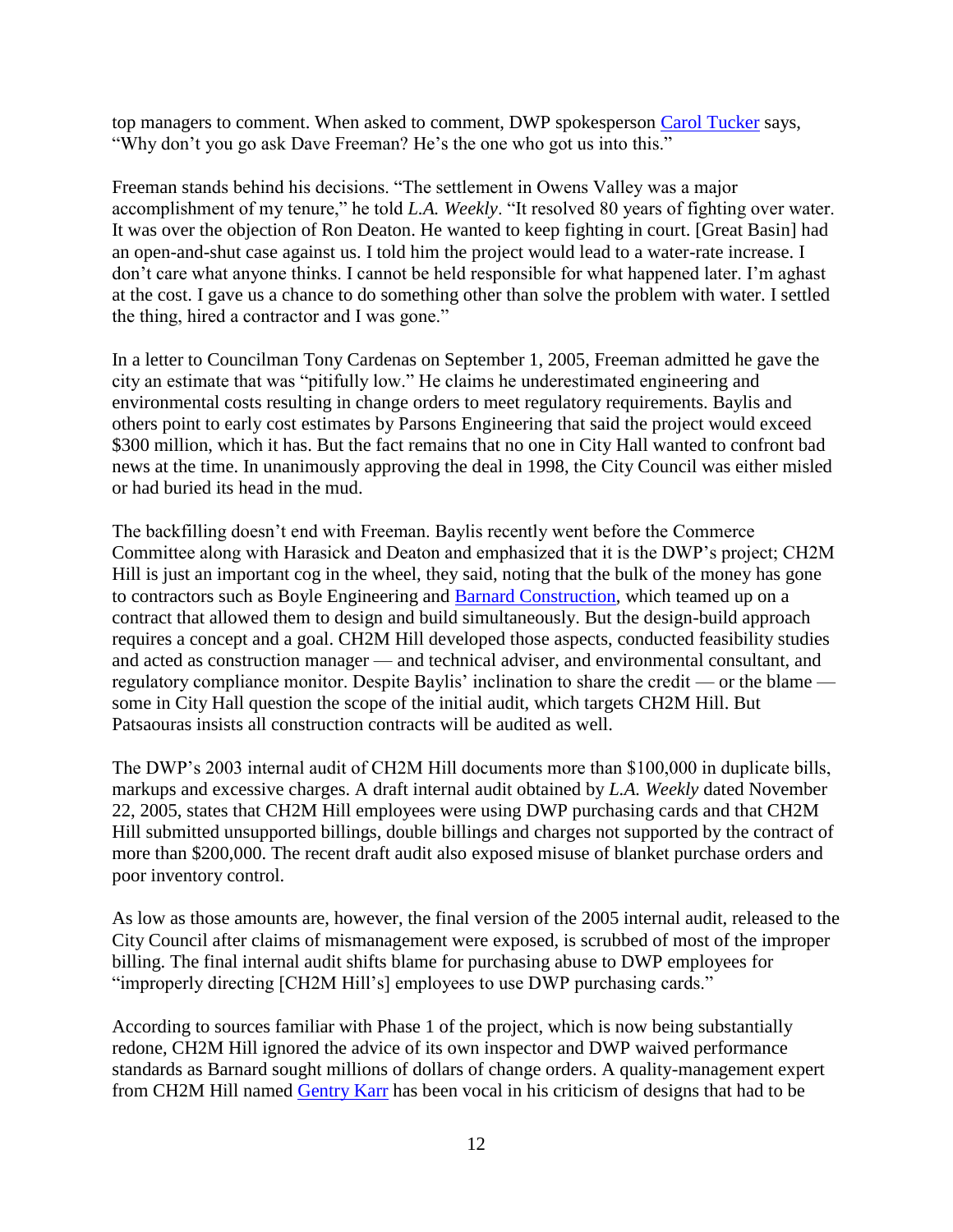approved by CH2M Hill, the DWP or both, according to two DWP sources and a consultant familiar with the project. "Bad quality, bad design, planned obsolescence [of the managed vegetation component], abandoned pipes and pumps, faulty spillway design," says a DWP employee, when asked to describe Karr's criticisms.

Karr appears to have been silenced. He reported attempts to contact him to his bosses at CH2M Hill. He refused to comment. CH2M Hill also recently hired the law firm of Gibson, Dunn & Crutcher to evaluate its performance on the project. The company declined to release the law firm's report.

Schade and others say they offered advice to CH2M Hill and the DWP about how the lakebed would be treacherous for heavy vehicles, rot out expensive pumps and lead to excessive costs. Like Karr, they say they critiqued the concept and the design. Their advice went unheeded, according to [Frank Stradling,](http://www.laweekly.com/related/to/Frank+Stradling/) a botanist and an economist, and [Carla Scheidlinger,](http://www.laweekly.com/related/to/Carla+Scheidlinger/) a plant ecologist, with a company called Agrarian Research. Scheidlinger also is a member of a group called Owens [Valley Committee](http://www.laweekly.com/related/to/Owens+Valley+Committee/) and used to work for Great Basin. She and Stradling have extensive experience on the lake. "Frank's been kicking dirt on the lake longer than anyone I know," Schade says of Stradling, who has callused hands and mud caked on his boots.

"No one ever did a full-lifetime cost assessment," Stradling says. "We were testing shallow flooding on a small patch and they came by and told us to stop, that we'd be wasting water. Now they're flooding the whole lake. Only they're running it like a greenhouse or a grape vineyard with the most expensive high-tech system possible."

He and Scheidlinger have photographed their own irrigation tests by airplane. "Even after we showed [CH2M Hill] how to get the best results they couldn't get their system to work," says Scheidlinger. "Maybe they thought we were dumb. But now they're retrofitting the thing because it didn't work the way they designed it. If someone else designed the project then it's fair to ask who approved that design. Either CH2M Hill is responsible as the primary consultant or they are not. They can't have it both ways."

Stradling and sources at the DWP in L.A. and Owens Valley say there was no plan for flood control. Heavy rain flooded the dikes. They had to be rebuilt. A fiberglass main line to the lakebed from the aqueduct was designed without valves, these sources say. When it leaked, the construction company had to channel all the way back to the aqueduct because they could not isolate sections of the pipe. Schade says he too is mystified by decisions that would have to be approved by CH2M Hill or the DWP or both. And that, after more than \$20 million in change orders, the DWP has decided to redo much of Phase 1. "They've never been out of compliance on air quality once they finally got it done," he says.

After the DWP approved change orders up to the contingency limit on Phase 1, the next several phases were more successful, most agree, except for a costly grading of the lakebed and the use of expensive pumps that could not withstand the toxic soil conditions. But by then the DWP expected to pay a premium for brute force and water. Consequently, the City Council was forced to sign off on several retroactive funding increases approved by the DWP commissioners appointed by former mayor Jim Hahn.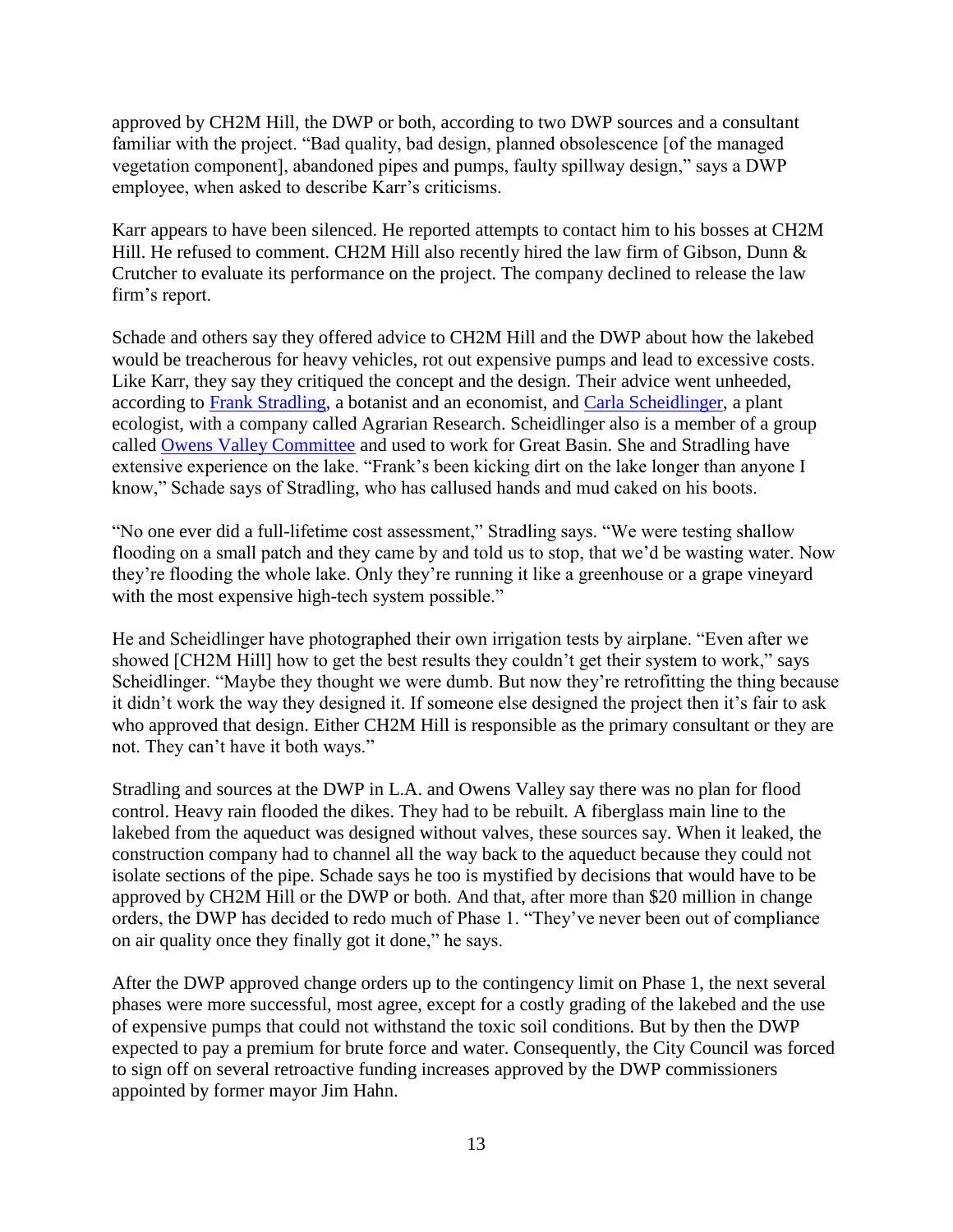Scheidlinger and Stradling are just two of many who "were ignored and had our feelings hurt." But that doesn't explain why the DWP and CH2M Hill plunged down the path they did together. "I have a briefcase full of unfunded research proposals that have been submitted and rejected," Scheidlinger says. "They didn't listen to their own inspector, they didn't listen to us and they didn't listen to Ted," Stradling adds. "Why?"

Long ago, before Great Basin and the DWP settled their differences and CH2M Hill came on the lake, the DWP was still clinging to legal stall tactics and was vehement that aqueduct water not be part of any dust solution. Schade says he finds it ironic now that potable water is the magic bullet the DWP has chosen. "I just remember this guy from the City Attorney's Office, [Ed](http://www.laweekly.com/related/to/Ed+Schlotman/)  [Schlotman,](http://www.laweekly.com/related/to/Ed+Schlotman/) storming out of court one day saying, 'Not a drop of water out of that aqueduct. Over my dead body.'?"

Lawmakers and observers in Sacramento are skeptical of the Owens Lake project. Great Basin remains the poster child for dust pollution. Even some of Great Basin's fellow combatants in the water wars against the DWP are wondering if both sides didn't take a shortsighted view that has taxed natural resources and DWP ratepayers unnecessarily.

Last month, state [Senator Dean Florez](http://www.laweekly.com/related/to/Dean+Florez/) convened a [Senate Select Committee on Air Quality](http://www.laweekly.com/related/to/Senate+Select+Committee+on+Air+Quality/) to challenge the EPA's proposal to exempt rural areas from federal PM-10 standards. Advocates and regulators testified that the Bush administration would be ignoring its own science experts if it left rural areas unprotected from coarse-particle air pollution. Schade wowed the audience with a time-lapse video display of a recent dust storm that looked more like a small tornado. In a sense, he was the guest of honor.

Afterward, in an interview in his office, Florez said Owens Lake is the main reason he wants to defeat the EPA proposal. "The proposal sends a message that people who live in a rural district like Great Basin are in a wasteland, and that they don't matter." Florez has introduced his own bill to put teeth in California's clean-air laws, just in case the EPA proposal, pushed heavily by the mining and farming industries, survives. So, what about the 98 percent dust reduction standard that Great Basin has set, and that the DWP is spending hundreds of millions of dollars trying to meet, he is asked. "I don't think Great Basin has given us a real answer on where they got that number." Are these unrealistic expectations? "That's a tough question. It may be too soon to make a value judgment." Then how do you reconcile the project as a success, when Great Basin holds itself out as the most ravaged spot in the world for PM-10? "I don't know how to answer that," Florez says.

The senator winces when he hears how much water the DWP pours on Owens Lake — 50,000 acre-feet per year is more than most cities in his district use. "Even if they meet the air standard I can see more hearings on this," he says, noting the DWP's absence from his hearings that morning. Then Florez is asked if Mayor Antonio Villaraigosa's plans for a "green" Los Angeles signals a policy shift at the DWP and in the Owens Valley. "No," he says. "His administration has been captured by the bureaucracy that surrounds them. It's going to take him spending some actual time there if he wants to improve it. He can't just say he wants it to be better."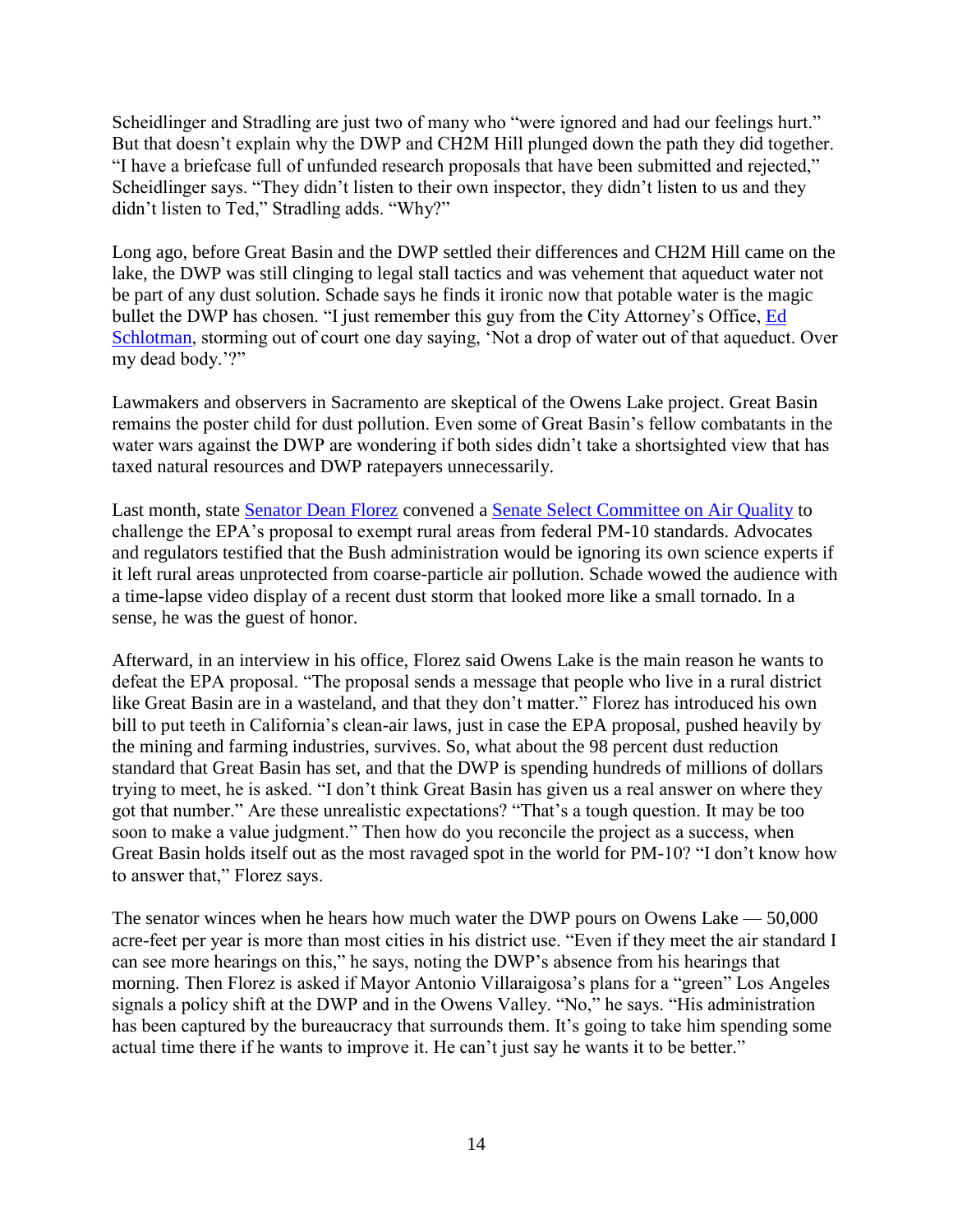State agencies are bracing for more controversy regarding the DWP, which has approved a \$600,000 contract for the law firm Manatt, Phelps & Phillips to provide environmental and regulatory advice for the next three years. Schade admits his demand for nine additional miles of dust mitigation could be "the tipping point" of the entire deal.

[Michael Kenney,](http://www.laweekly.com/related/to/Michael+Kenney/) former director of CARB, has seen it all before. Now a judge in Sacramento Superior Court, Kenney was rebuked by Great Basin in the 1990s when he opposed its plan to end the battle with the DWP. His own board deadlocked on a proposal and appeared ready to side with Great Basin. "Great Basin came out pretty well on that deal, didn't they?" Kenney said recently in a telephone interview. "We were looking at a feasible plan for mitigating dust, and Great Basin was looking at water being taken from Owens Valley for 80 years. My staff had issues with the technology and the cost."

Such tainted history will be difficult to overcome, he says. Emotions drove the last settlement."DWP loses and Great Basin wins anytime you factor in public sympathy. But there's a symbiosis. Maybe it's a codependency. They're at odds with each other, yet they need each other. They both live with a shared history and they both take advantage of it. At some point water scarcity and money will rear their heads."

[Greg James](http://www.laweekly.com/related/to/Greg+James/) is the former Inyo County counsel and former Inyo water director. A native of Los Angeles, he moved to Bishop in 1977 to get involved in the water battles that preceded the dust settlement. James is a neighbor of Ellen Hardebeck's. He lives in the shadows of the Sierra in a ranch-style house bordered by a ditch flowing with fresh water out of Bishop Creek. "As long as the water comes out of the tap in Los Angeles and it doesn't cost too much, people don't care what happens up here," he says. "It's hard to get a DWP commissioner up here, much less a councilman or a mayor."

James sees a broader problem with the DWP's approach to dust control: Various mitigation projects in Owens Valley have forced Los Angeles to leave an astounding amount of water behind. A 2004 environmental-impact report shows the DWP losing 185,000 acre-feet per year of tasty Owens Valley water for the dust project, the refilling of Mono Lake, the restoration of the Lower Owens River and a prohibition against groundwater pumping pursuant to a historic settlement with Inyo County. That's more than half the annual total from the aqueduct, projected to average 321,000 acre-feet per year through 2020. Meanwhile Los Angeles increasingly relies on [Colorado River](http://www.laweekly.com/related/to/Colorado+River/) water purchased from the Metropolitan Water District of Southern California. "Same as they drink in San Diego," James says. "You can taste the difference."

"Great Basin had ideas but DWP wasn't interested," James says ruefully. "But irrigation does produce a habitat for wading birds and shorebirds," he adds, pointing to Great Basin's — and Hardebeck's — emphasis on the return of the snowy plover, for which entire portions of the environmental contract with CH2M Hill are dedicated. "And if there is no settlement then Great Basin is in litigation forever." James is asked, isn't that a possibility again with the looming battle over Great Basin's demand for nine more miles of dust mitigation? "I'm still wondering about that. Why now?"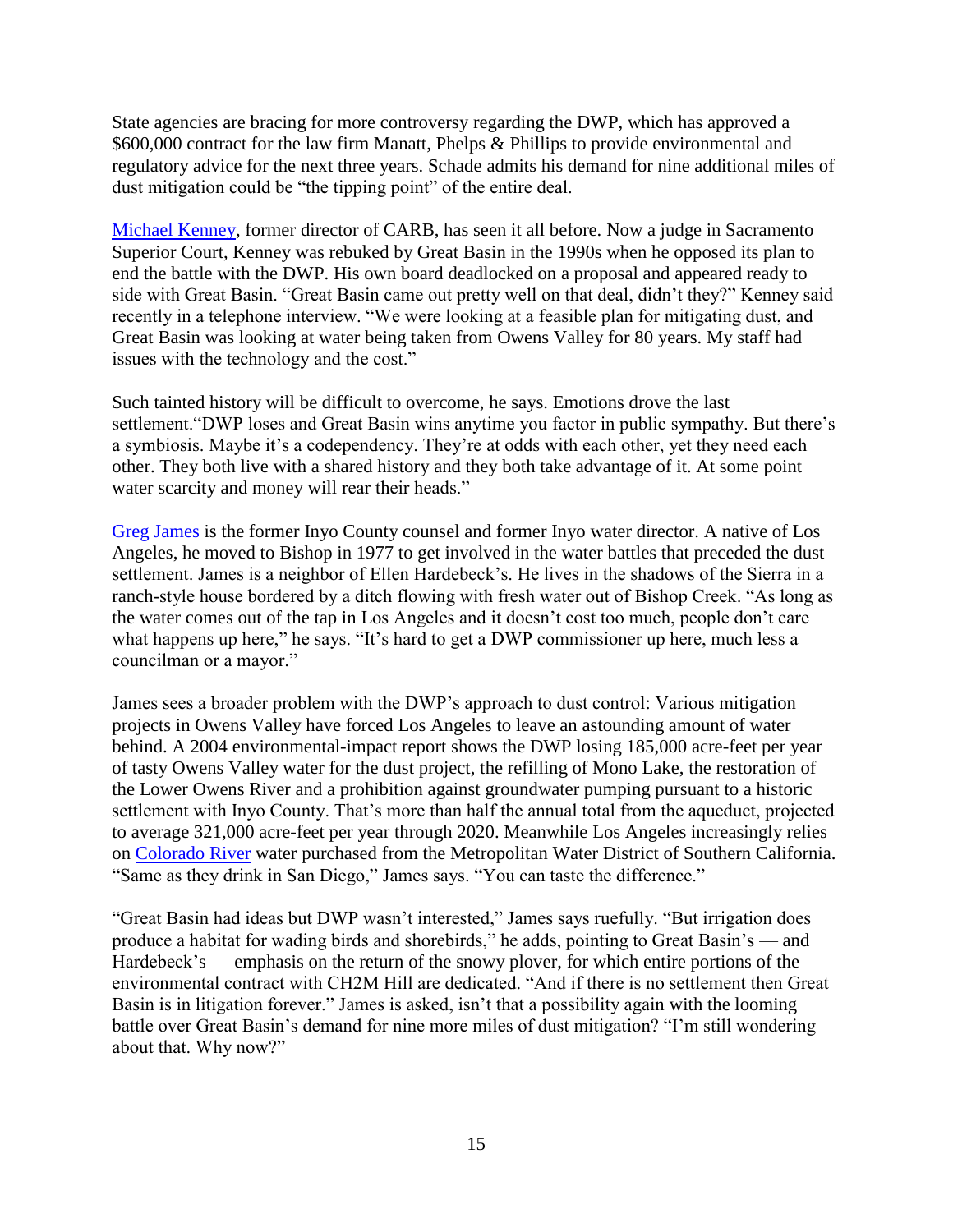In retrospect, James says, environmental justice and a sense of reason could have prevailed if Great Basin and the DWP weren't entrenched in a blood feud. A more elegant solution could have been found. "Instead of solving the problem, DWP tried to make it go away by throwing muscle and legal talent at Great Basin. So they were forced to swallow a bitter pill. Now my darkest fear is that they let the project go gangbusters and that someday, someone, be it the City Council, the mayor, a commissioner, whoever, will step in and say, 'This is just too much.'"

## <http://www.laweekly.com/photoGallery/index/43487/0/>



Ask the dust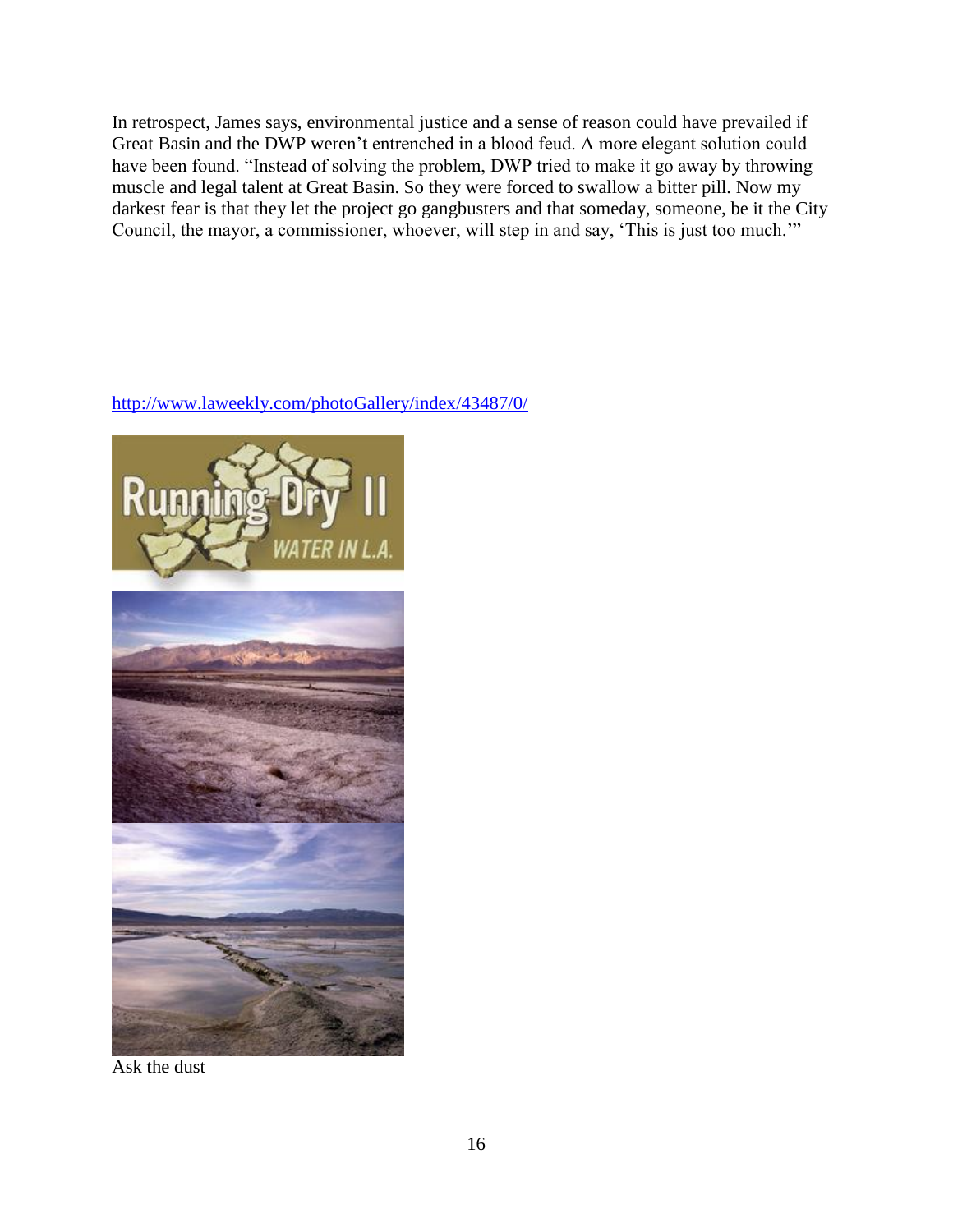

Many question the rationale for irrigating Owens Lake, including Don Odell, whose mission is to hold L.A. responsible for its desecration.



The remains of a 100-square-mile lake that rivaled the Sea of Galilee.



Historian Mike Patterson